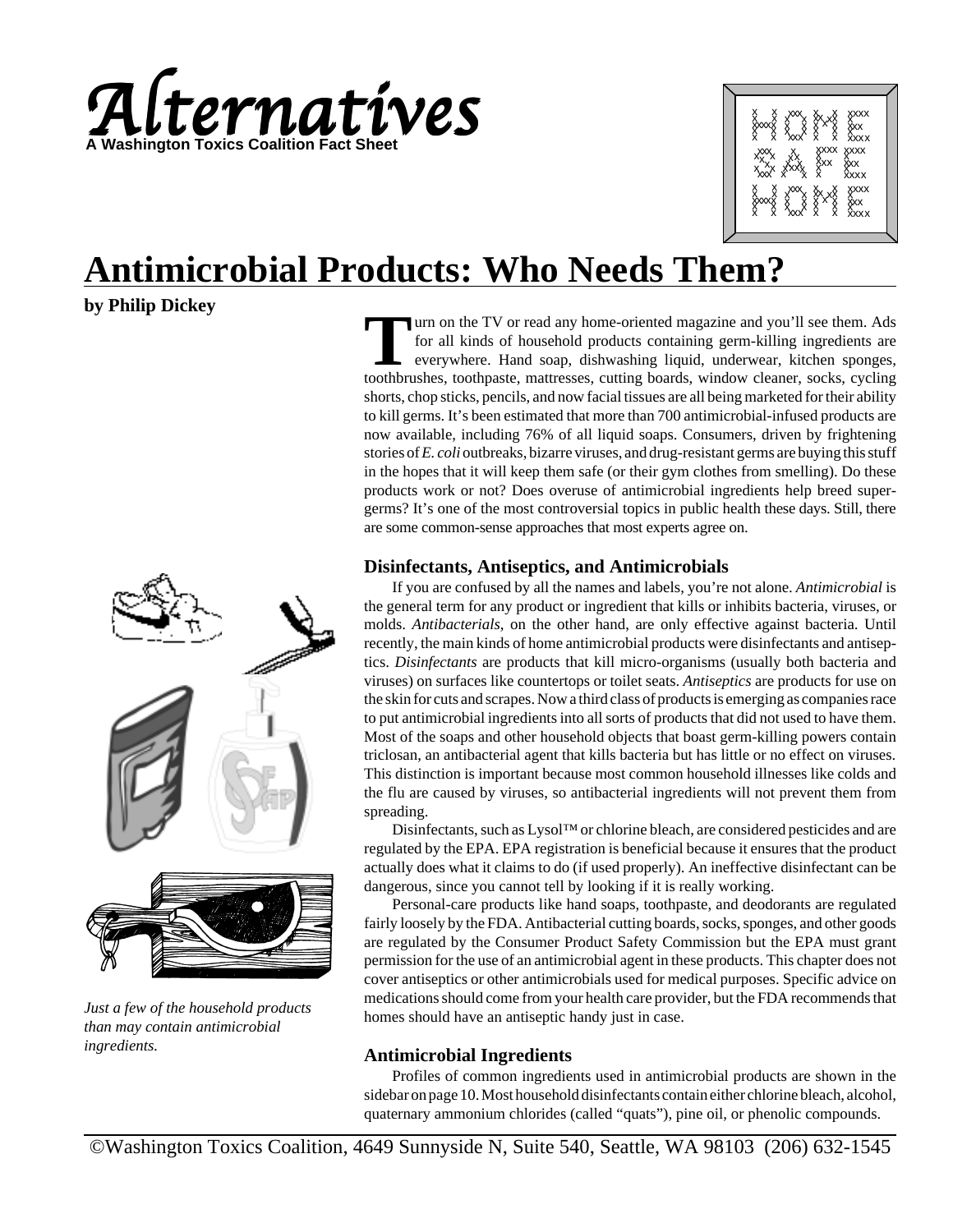All of these ingredients can cause some health effects, and a disinfectant product is **Antimicrobial Ingredients** almost always more hazardous than a similar cleaner without the antimicrobial ingredient. Triclosan (5-chloro-2(2,4-dichlorophenoxy)phenol) is the ingredient used in hand soaps and many other household items. Triclosan appears to be low in toxicity, but some people are alarmed by its structural similarities to the herbicide 2,4-D (2,4 dichlorohenoxyacetic acid) and 2,3,7,8-TCDD, the most toxic form of dioxin. They fear that this similarity could give rise to contamination of triclosan with dioxins, since dioxin contamination of 2,4-D and other chlorinated phenolic compounds has occurred. One recent study found that when triclosan in water was exposed to ultraviolet light, a type of dioxin was formed, though not the most toxic form. Concerns have also been raised over the discovery of triclosan in breast milk and the aquatic environment and the possibility that it may be an endocrine disruptor.

### **Good Bugs, Bad Bugs**

To make sensible decisions about how to control micro-organisms, you need to know something about them. Some very nasty diseases are caused by bacteria and viruses, but most of the microbes around us are harmless and some are beneficial or necessary. Beneficial microbes found in the soil release nutrients for plants. Without the useful bacteria in our digestive tract, we wouldn't have the vitamin K that is needed for our blood to clot and stop bleeding when we are cut. Without bacteria, we wouldn't have wine, yogurt, blue cheese, soy sauce, or sourdough bread. What kind of world would that be?

What we need to do is protect the beneficial microbes and kill the bad ones when they threaten to spread disease. As Dr. Stuart Levy from the Tufts University School of Medicine has pointed out, this doesn't mean that we need to be at war with the microbial world. In fact, there is considerable evidence that some exposure to bacteria in the environment is actually beneficial because it helps the immune system develop. Some studies have shown an increase in allergies and asthma in people who were raised in an overly sterile environment. At this point it's only a hypothesis, but it may be that too much hygiene in the form of indiscriminant disinfection is harmful.

Where are the bad bugs most likely to be found? In the kitchen, it turns out. Surprisingly, kitchens often harbor more nasty germs than bathrooms do. That doesn't mean you should eat your meals in the bathroom, but you should give some thought to your kitchen practices. More about that later.

### **Super Bugs**

Many public-health professionals fear that too much use of antimicrobials, especially in the uncontrolled home environment, may result in germs resistant to these chemicals. Resistance is a serious problem with antibiotics (drugs) that has arisen in part because of improper use of antibiotics by patients. Triclosan is thought to cause a similar resistance to develop because its mechanism of action is very specific and its use is becoming so widespread. In fact, resistance to triclosan has already been observed in the laboratory. (Chlorine bleach and alcohol do not cause resistance because they are so destructive to the cells.)

The concept is easy to understand. If a product doesn't kill all the germs, it's the susceptible ones that get killed first, leaving the hardier ones behind. These can multiply and eventually outnumber the susceptible bugs. The Council on Scientific Affairs of the American Medical Association concluded in 2000 that the use in consumer products of antimicrobials in which resistance has been seen should be discontinued unless data can conclusively show that this resistance has no impact on public health and that such products actually prevent infection.

### **Do You Really Need an Antimicrobial?**

As a consumer, this is the question you need to ask. First of all, let's begin by dispelling the myth that you can have a germ-free home. You cannot maintain a sterile

- **Alcohol**. Usually ethanol or isopropanol. Found in aerosol disinfectants and rubbing alcohol. Low toxicity but extremely flammable. Ethanol exposure during pregnancy causes birth defects.
- **Chlorine bleach**. Highly irritating if inhaled. Toxic if combined with other household products containing acids or ammonia. Corrosive to metal sinks and pipes.
- **Hydrogen peroxide**. Oxidizer. Hazard depends on concentration. Highly biodegradable.
- **Quaternary ammonium chlorides ("Quats")**. Highly concentrated products containing quats may cause skin or eye burns.
- **Pine oil**. Strong odor not tolerated by some people. May cause skin irritation or sensitivity. Combustible.
- **Phenolics**. Examples are chlorophenols or phenylphenols. Chlorinated phenols are toxic water pollutants and o-phenylphenol is a possible carcinogen.
- **Triclosan**. Chlorinated phenolic compound. Rapidly increasing use in a wide variety of products (see text). May lead to resistant bacteria.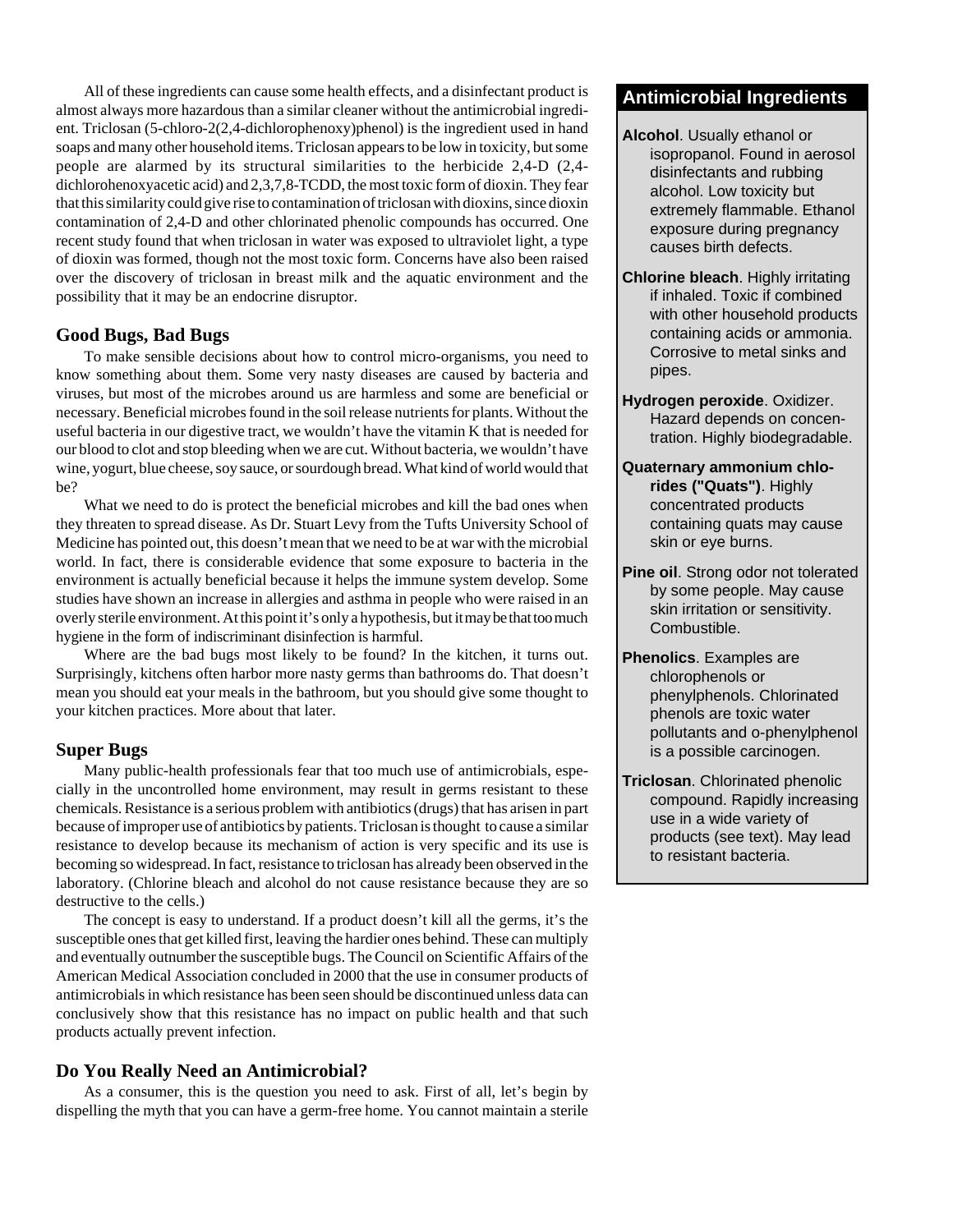### **Recommendations**

❖ Avoid household products containing triclosan. There is little evidence they are effective in homes and considerable concern about resistance. Triclosan does not kill viruses.

❖ Wash your hands frequently during the day with hot water and soap, especially before eating, after using the bathroom, and after contacting surfaces that might harbor a lot of germs.

❖ Keep your house clean using cleaning products without antimicrobials. Don't try to maintain a germ-free environment unless there is a particular medical reason to do so in your family. If so, consult your physician. ❖ Handle meat, fish, or poultry

with care. Avoid cross-contaminating utensils, cutting boards, sponges, towels, or hands. Use one cutting board just for meat, fish, or poultry. Use only clean implements on food that will not be cooked before eating.

❖ Replace kitchen sponges frequently. Disinfect them weekly by boiling in water for at least three minutes or microwave for a minute or two (or both!). Launder dishrags in hot water every week. Keep sponges and rags as dry as possible.

❖ Use disinfectants only if they are really needed. Choose an EPA-registered product labeled for the type of use you need. Avoid products with the word DANGER on the label. Vinegar and borax are not disinfectants.

❖ If using a disinfectant, read and follow label directions to ensure that the product will be effective. ❖ Don't use aerosol disinfectants as air fresheners. You can't disinfect the air. Find the source of an unpleasant odor and deal with it appropriately.

❖ Keep an antiseptic in the home for cuts and scrapes.

home environment with normal efforts. Disinfectants kill germs on surfaces temporarily, but cannot provide long-lasting disinfection. There are a few situations where disinfectants may occasionally be needed, but there are many others where they aren't. Disinfecting the toilet bowl is surely an exercise in futility. Another one is using a spray disinfectant as a room deodorizer. You can't disinfect the air this way. If something smells funny, find the source and clean it up. Some people use pine oil or other disinfectants just because the smell makes them feel comfortable that things are clean. It's hard to change old habits, but if you spend much time outdoors, you know that clean air doesn't smell like a disinfectant.

Disinfectants used to be routinely recommended for cleaning up mold or mildew. However, thinking on this is changing, and many experts no longer recommend disinfecting for this purpose. Bleach requires a long contact time and usually makes materials wetter, which can actually encourage mold growth. The most important thing is to find and correct the source of that problem, usually a leak or ventilation problem, and replace damaged materials. Wet building materials and furnishings must be dried within 24-48 hours. Once surfaces are kept dry, the mold cannot grow.

When might you really need a disinfectant? One example is to clean up a sewer overflow in the basement. Another case is special health problems in the home that involve highly susceptible individuals or require cleaning up contaminated material. If such conditions exist, consult your physician for advice. For most other home uses, simple cleaning with soap or detergent and clean water should suffice if done frequently and thoroughly. In the kitchen, however, there is no margin for error.

If you cut meat, poultry, or fish, you must address the issue of possible contamination of the cutting board. Whether you use a disinfectant to do that is a personal choice. Another method is to use a separate cutting board for these foods and clean it thoroughly after each use, preferably in a dishwasher. Never use that cutting board for foods that will be eaten raw, and never use the same knife without first washing it. Can a treated cutting board or a dishwashing liquid with triclosan protect you? Treated cutting boards (and other kitchen objects) are required to carry a warning stating "This product does not protect users or others against food-born bacteria." Doesn't exactly inspire confidence. It's better to have two cutting boards. Plastic or other non-wood boards can go in the dishwasher, and can also be disinfected with a bleach solution, but microwaving them does nothing. Wooden boards, on the other hand, can be microwaved (if they are small enough), but they cannot be disinfected with bleach because the bleach reacts with the wood and loses its potency. My choice: wood for vegetables, non-wood for meat, and the kitchen sponge never touches the board used for meat.

Speaking of sponges, kitchen sponges and dishrags are among the most bacterialaden places in your whole house. An alternative to treated sponges is to replace sponges often, wring them out after use, and avoid cross-contamination. I like the idea someone suggested to me of using a new sponge in the kitchen for a week, then cutting off one corner and relegating it to non-food use. Finally, when two corners have been cut off, you can clean the toilet seat with it. Another common suggestion is to microwave sponges for a minute or two to disinfect them. Good idea, but avoid any cold spots in your oven. *Cook's Illustrated* magazine (Jan/Feb 2003) found that boiling a sponge for three minutes followed by microwaving reduced the bacteria count the most and was twice as effective as soaking in a bleach solution. Surprisingly, putting the sponge through the dishwasher was much less effective. Any of these practices was far better than simply washing the sponge in soap and hot water.

Triclosan is an antibacterial agent only and has little effect against virus-borne illness, so don't expect your treated hand soap to protect you from colds or the flu any more than ordinary soap does. A study of 238 households in Manhattan found that there was no significant difference between routine health symptoms in households using antibacterial products for cleaning, laundry, and hand washing and households using nonantibacterial products.

Use of triclosan in toothpaste is primarily intended to control gingivitis, swollen or bleeding gums resulting from bacteria and tartar. I'd suggest talking to your dentist. And